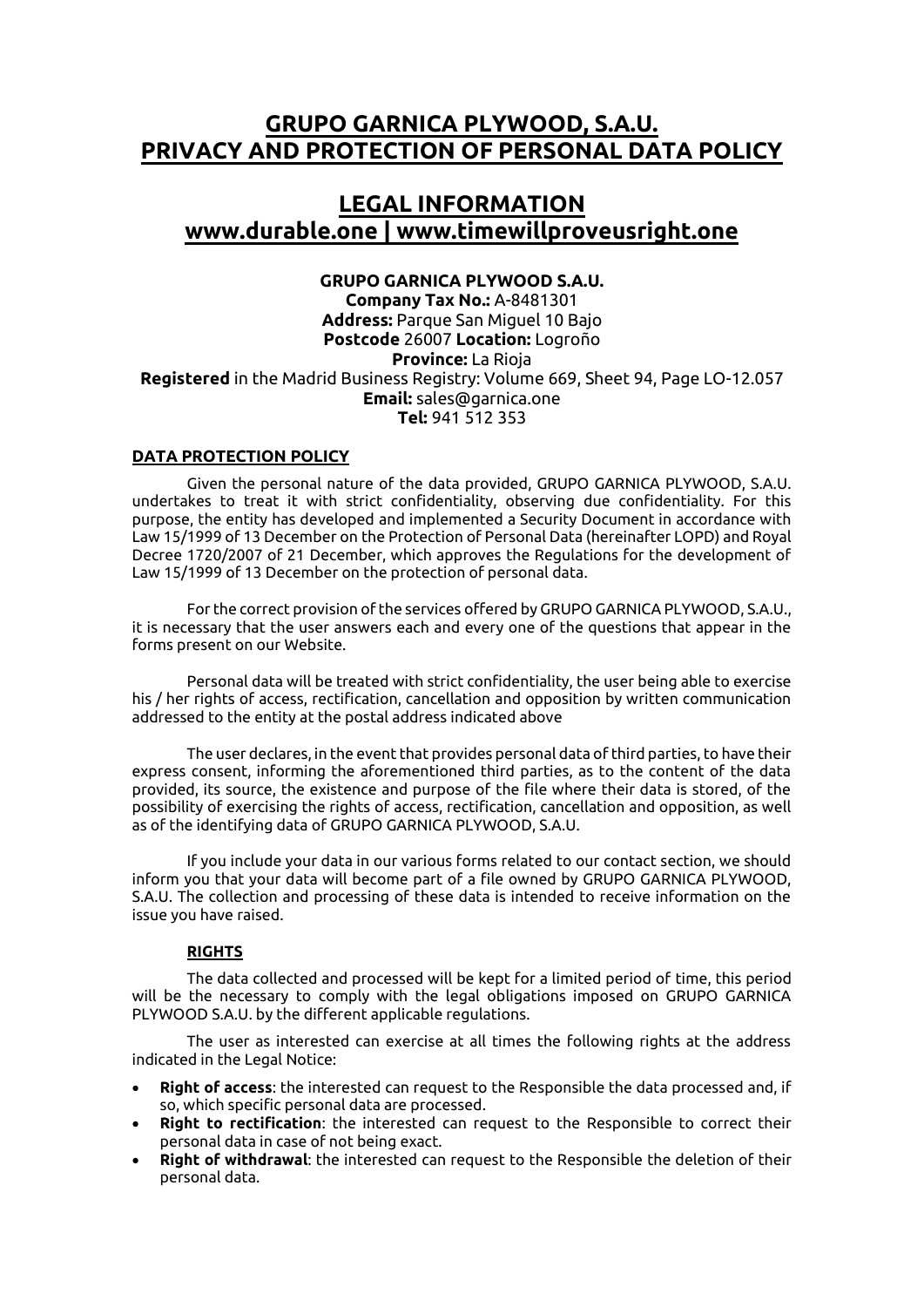- **Right of opposition**: the interested can oppose to the Responsible to carry out a processing of their personal data.
- **Right to the limitation of the treatment**: the interested can request to the Responsible to temporarily not treat their personal data in specific cases.
- **Right to portability**: the interested can request to the Responsible the automated data in a structured format with easy access and management.

More Info about your rights in www.agpd.es.

Also, you have the right to file a claim with the Spanish Agency for Data Protection.

## **COOKIES**

We may sometimes use a technology called "cookies" in order to provide a series of content and / or services in a personalised manner. A "cookie" is a small piece of data that a Website can send to the user's Web browsing program.

In turn, this element can be stored on the hard drive of the user's computer so that we can recognise it when he /she returns to our website. There is always the possibility that the user specifies, in the preferences of his / her browser that he / she wishes to receive a warning before accepting any "cookie".

The data that will be stored in each "cookie" are the following: date and time of the last time the user visited our website, design of content that the user chose in his / her first visit to our website and security elements that intervene in the control of access to restricted areas.

For more information about them, you can use our Cookies Policy.

## **COMPLETE INFORMATION ON THE PROCESSING OF PERSONAL DATA**

#### **RESPONSIBLE OF THE TREATMENT**

## **Who is the responsable of the treatment of your data?**

- Company: GRUPO GARNICA PLYWOOD S.A.U.

- Address: Postal Parque San Miguel, nº. 10 Bajo - 26007

- Email: sales@garnica.one

## **PURPOSE OF THE TREATMENT**

#### **For what purpose do we treat your personal data?**

At GRUPO GARNICA PLYWOOD S.A.U we treat the information provided by interested persons with the following purposes:

- Management and administration of the contractual relationship established with **suppliers, customers and employees**.

- Provide interested parties with **commercial information** about products and services that may be of interest to them.

- Respond to your **questions and questions** in the event that you ask us a question through the website.

- Evaluate your **candidacy** for a future vacancy for a job, if you have provided your CV.

- Send the **newsletter** in case you request it.

#### **How long will we keep your data?**

The personal data provided will be preserved:

a) As long as the mercantile relationship is maintained.

b) The deletion is not requested by the interested party.

c) The information that by legal imperative must be kept for a specific time will not be eliminated until the time indicated in the law elapses.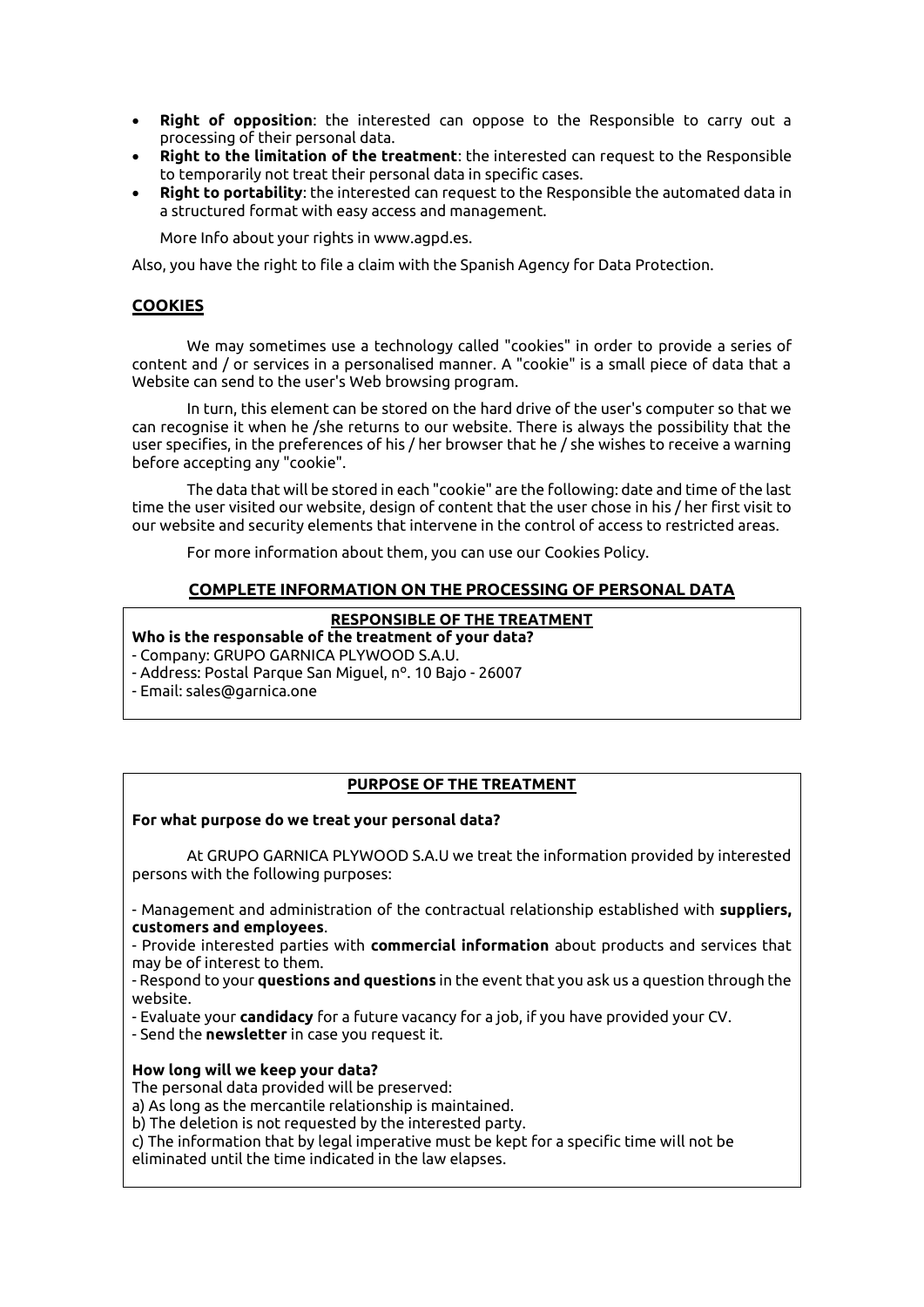## **LEGITIMACIÓN DEL TRATAMIENTO**

#### **What is the legitimacy for the treatment of your data?**

The legal basis for the treatment of your data is the following:

- Execution of the contract in the case that you are **employed client, provider**.

- Consent of the interested party provided on the **website** in the event that you make any request or inquiry in our contact form or subscribe to the newsletter or blog. Social networks image.

- Consent of the interested party in case he has sent his **CV**.

- Legitimate interest when sending **advertising** information.

## **LEGITIMATION OF THE TREATMENT**

## **To which recipients will your data be communicated?**

**a)** The data will be communicated by legal requirement to:

- $\boxtimes$  Organismos de la seguridad social (En el caso de los empleados)
- Registros públicos
- $\Box$  Colegios profesionales

 $\boxtimes$  Administración tributaria (En el caso de empleados, proveedores y clientes)

 $\boxtimes$  Otros órganos de la administración pública (En el caso de empleados, proveedores y clientes)

 $\Box$  Comisión nacional de mercado de valores

 $\sqcap$  Comisión nacional del juego

Fuerzas y cuerpos de seguridad (En el caso de videovigilancia)

 $\Box$  Cumplimiento/incumplimiento de obligaciones dinerarias

 $\boxtimes$  Entidades aseguradoras (caso de empleados)

- Otras entidades financieras
- Entidades sanitarias

Prestaciones de servicios de telecomunicaciones

Empresas dedicadas a Publicaciones o Mk. directo

Asociaciones y organismos sin ánimo de lucro

 $\exists$  Sindicatos y juntas de personal

Administración pública con competencia en materia

Organismos de la Unión Europea

b) The data will be communicated by contractual requirement to:

Organizaciones/personas relacionadas con el responsable

 $\Box$  Notarios y procuradores (En el caso de servicios prestados a los clientes de abogacía)

 $\boxtimes$  Bancos, cajas de ahorros, y cajas rurales

c) The data will be communicated for legitimate interest to the following companies belonging to GRUPO GARNICA PLYWOOD.

GARNICA PLYWOOD FUENMAYOR S.L.U.

GARNICA PLYWOOD BAÑOS DE RÍO TOBÍA, S.A.U.

GARNICA PLYWOOD VALENCIA DE DON JUAN, S.L.

## **RIGHTS OF INTERESTED PARTIES**

## **What are your rights?**

Anyone has the right to obtain confirmation about if GRUPO GARNICA PLYWOOD S.A.U. we are treating personal data that concerns you, or not

*• Right of access:* the interested can request to the Responsible the data processed and, if so, which specific personal data are processed.

*• Right to rectification:* the interested can request to the Responsible to correct their personal data in case of not being exact.